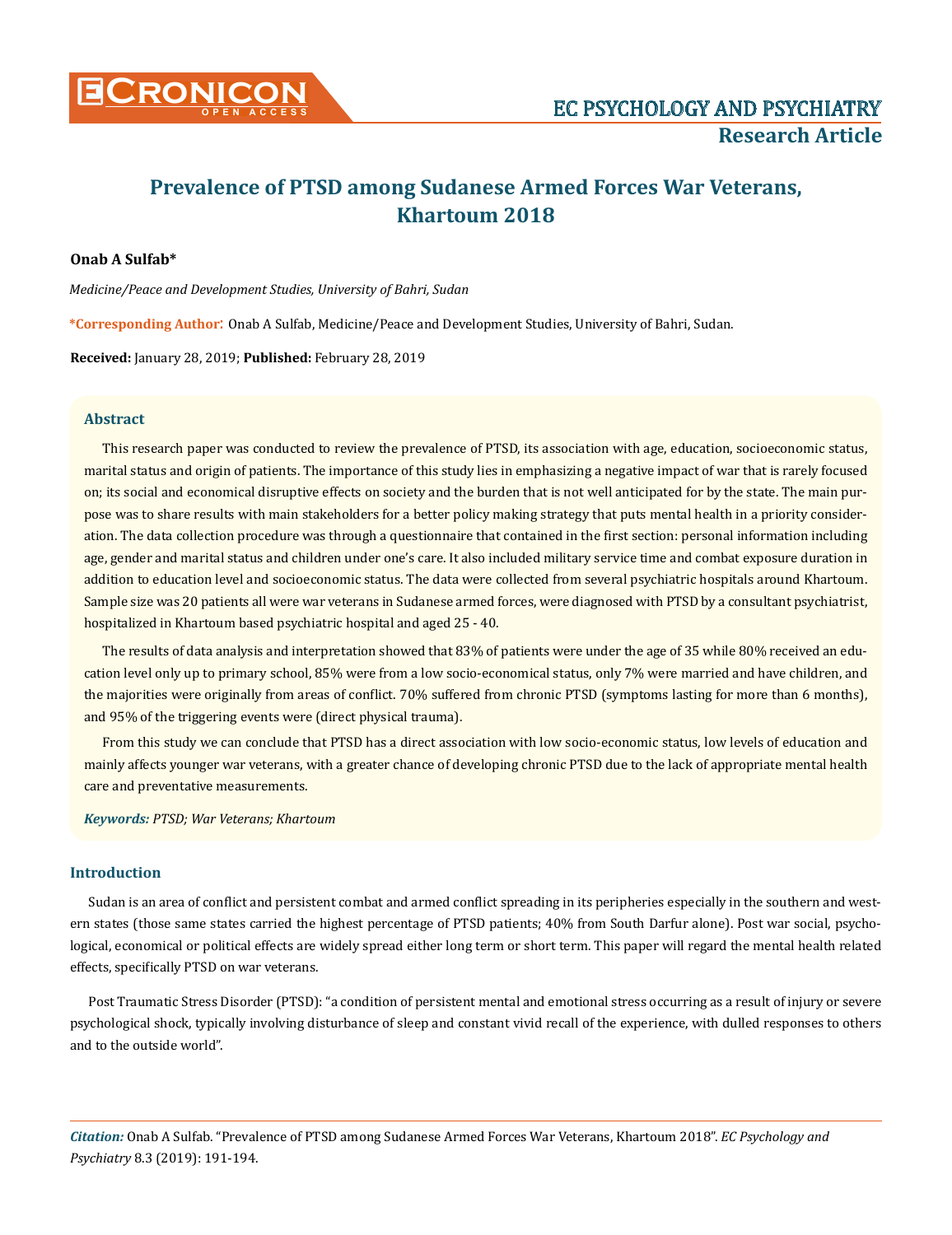The prominent characteristic of posttraumatic stress disorder (PTSD) is the development of symptoms following exposure to one or more traumatic events. Clinically, PTSD follows different patterns. In some individuals, fear-based re-experiencing, emotional, and behavioral symptoms may predominate. In others, anhedonic or dysphoric mood states and negative cognitions may be most distressing. In some other individuals, arousal and reactive-externalizing symptoms are prominent, while in others, dissociative symptoms predominate. Finally, some individuals exhibit combinations of these symptom patterns. All variants of PTSD lead to disturbances in everyday activities and lower the quality of lives not only affecting individuals suffering from the disorder, but extending to their families and their community.

#### **Methods and Procedures**

The data collection procedure was through a questionnaire that contained in the first section: personal information including age, gender and marital status and children under one's care. It also included military service time and combat exposure duration in addition to education level and socioeconomic status.

In this first section the aim was to determine the relationship between PTSD and combat exposure duration and susceptibility with education level and socioeconomic status. And to assess the economic burden for those who are the main providers for their families and children and to link the lack of productivity caused by the disorder with the sufferer's age.

The next section regarded any past medical or family history of mental illness, expression and duration of symptoms, the triggering event, and the diagnosis of PTSD according to the Diagnosis and Statistical Manual-VI (DSM-VI) [1].

#### **Results and Discussion**

## **Presentation, analysis and interpretation of data**

The sample size was 20, all military veterans diagnosed with PTSD by a trained professional and they all fit the DSM-VI criteria of PTSD. Was taken from several mental health hospitals around Khartoum states, its names will not be mentioned for security reasons.

In the first section the data contained personal information including age, gender, marital status, children, education level and socioeconomic status to see which group is mostly affected and to compare combat exposure duration and military service time between sufferers [2-7].

It also included past medical history of mental illness and past family history for its importance in predicting the incidence of PTSD as a precautious procedure in the future.

- Subjects were all male.
- Mean military service time was: 10 years.
- Mean Combat exposure duration was: 5.5 years.
	- Age: The majority of the subjects (85%) were less than 35 years old while (15%) were above 35.
	- **Marital status and children:** 65% were unmarried while 28% were married but had no children, 7% were married with children.
	- **Education:** The most affected were primary school graduates (most of them left school early for economical reasons) with a percentage of 80%, while secondary school graduates comprised a percentage of 20%, there were zero college graduates and above.
	- **Socioeconomic status (analysis was made through trained social workers):** 85% of the sufferers were from a low socioeconomic class which explained the high percentage of primary school graduates as well, 15% were from a middle socioeconomic class, there were zero from a high socioeconomic class which can be explained by the fact that they will seek private hospitals especially for mental health issues.
	- **Origin:** The most affected state was south Darfur (40%) which is a known area of armed conflict since 2003, next comes gadarif and North kordofan both (15%)
	- **Past history and family history of mental illness:** Past medical history is important in predicting PTSD occurrence; this data can be helpful in future plans regarding prevention of PTSD or early detection as follows
	- **Duration of symptoms:** 70% suffered from the symptoms for more than 6 month which either means they did not receive adequate health care of they suffered from a severe form of PTSD while 30% suffered from symptoms for less than 6 months.
	- **Triggering event:** 95% were triggered by being directly exposed to physical trauma during combat, while 5% were triggered by witnessing physical trauma and death occurred to a friend or a colleague.
	- **Symptoms:** All subjects expressed all three criteria put by DSM-VI: intrusion symptoms, Persistent Avoidance of Stimuli Associated with Trauma, and Alterations in Arousal and Activity. Only 5% showed Dissociative symptoms which is a subtype of PTSD. All subjects were significantly impaired or distressed by symptoms and symptoms were not aggravated by substance abuse or alcohol.

192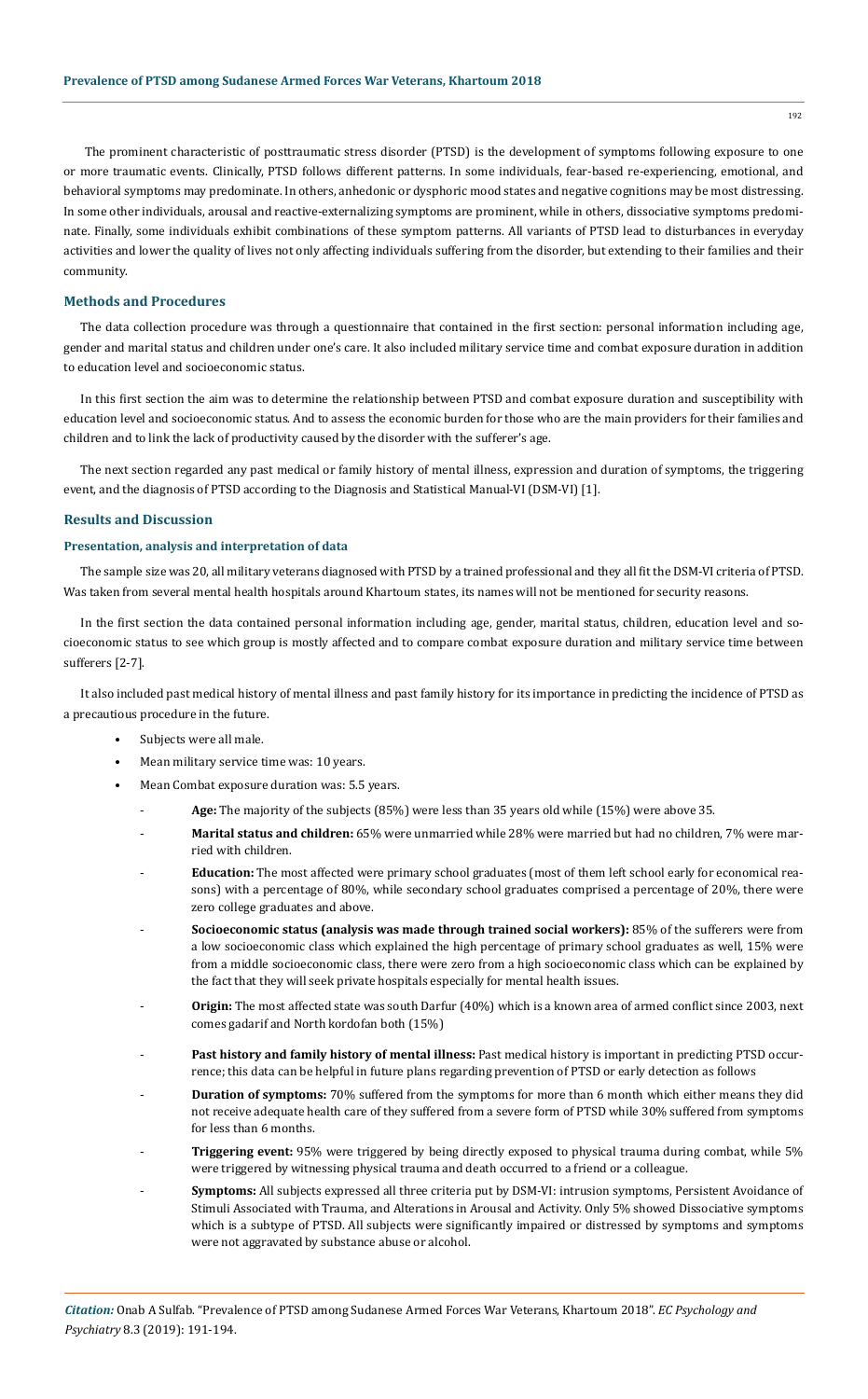





## **Conclusion and Recommendation**

In conclusion in the sample provided in this research paper the most affected age group was less than 35, 65% were single, 80% had only primary school education and 85% came from a low socioeconomic background. All subjects were Male.

Most subjects suffer from a chronic type of PTSD (70%) where symptoms last for more than 6 months with 50% having past medical history of mental illness and 7% having positive family history of mental illness. 95% were triggered by directly being exposed to physical trauma during combat.

*Citation:* Onab A Sulfab. "Prevalence of PTSD among Sudanese Armed Forces War Veterans, Khartoum 2018". *EC Psychology and Psychiatry* 8.3 (2019): 191-194.

193